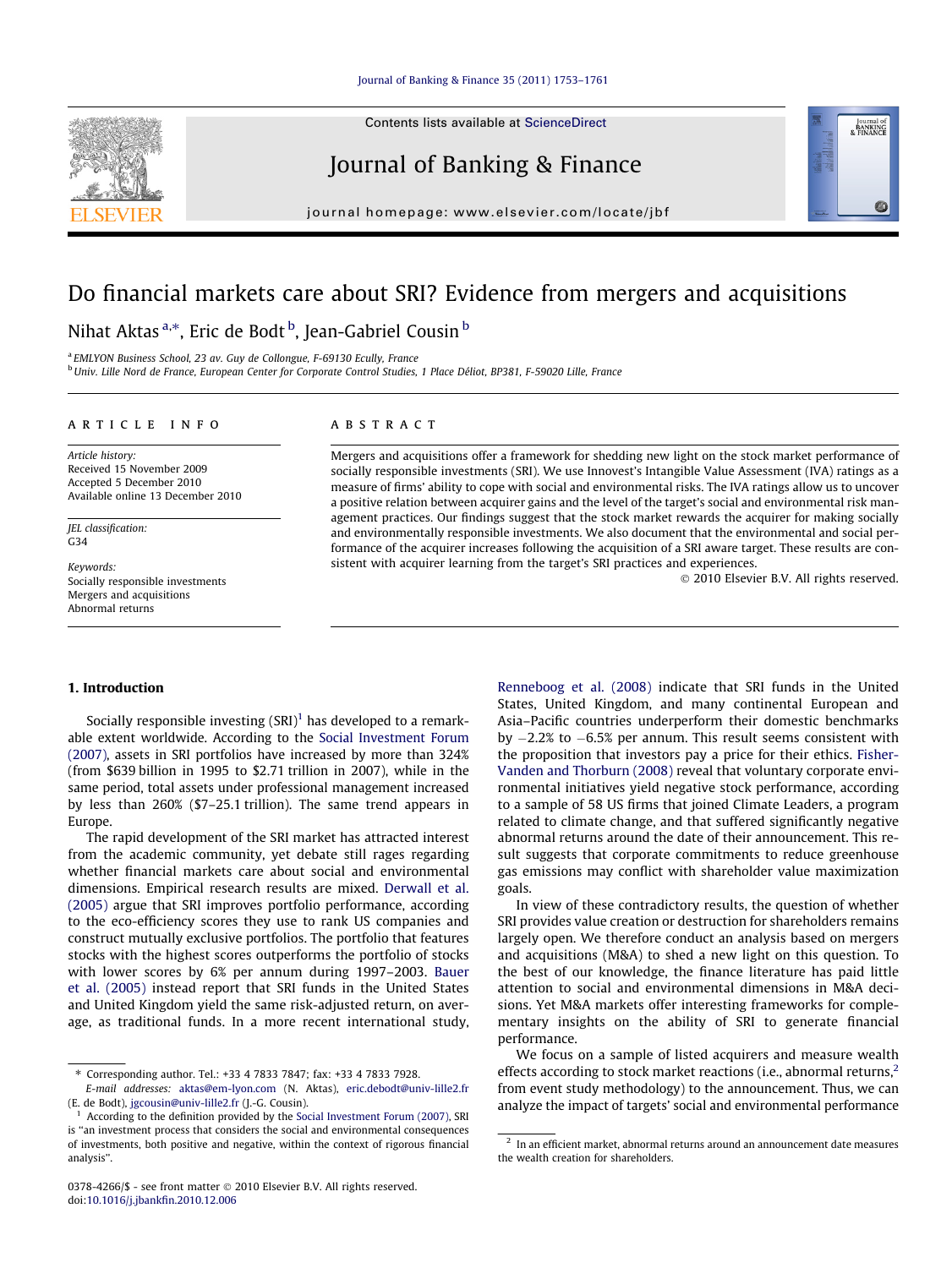on acquirer gains. Our measure of the target firm's environmental and social performance comes from the Innovest group's social and environmental performance ratings.

An important benefit of this framework is that it avoids endogeneity issues between environmental (and/or social) performance and financial performance. The direction of causation is not well established in the literature. It is unclear whether SRI improves performance of the firm or if well-performing companies are more willing to make SRI because they have the necessary financial resources to do so (see [Fisher-Vanden and Thorburn, 2008](#page--1-0)). Endogeneity is an issue in the current literature because it is almost always the environmental performance and concurrent financial performance of the same firm that are related. In the M&A framework, we relate the financial performance of the acquirer to the environmental performance of the target; these are two different firms.

Our results confirm that SRI is value creating for shareholders within the context of M&A announcements. Acquirer abnormal returns are positively associated with targets' social and environmental performance. This result indicates that the better the target is in terms of environmental and social performance, the higher the gain for acquirer shareholders. The gain is economically substantial. An increase in the target rating by one unit (over a seven-unit scale), leads to an abnormal gain of 0.9% for acquirer shareholders. For an acquirer worth \$100 million in equity, this represents a dollar gain of \$0.9 million. We document also that the acquirer's environmental and social performance increases on average following the acquisition of an SRI aware target. This result provides some indication that the acquirer learns from the target's SRI practices and experiences. Overall, our results provide further evidence that SRIs are value enhancing for shareholders in general.

We organize the remainder of this article as follows: in Section 2, we lay out our two testable hypotheses. Then, we consider the sample of M&As, Innovest ratings, and empirical methods in Section 3. Section [4](#page--1-0) is devoted to the empirical analysis. Section [5](#page--1-0) concludes.

#### 2. Research question

A significant corporate finance literature investigates the determinants of an acquirer's abnormal returns around M&A decision announcements and identifies the most important ones to be the payment means, the target's status, the relative size of the deal, and uncertainty about the target's valuation (for a review, see [Betton et al., 2008](#page--1-0)). We propose adding a novel determinant to this list, namely, the target's ability to cope with social and environmental risks (i.e., social and environmental performance of the target).

If buying a target that satisfies SRI is a value creating decision, acquirer abnormal returns should have a positive relationship with the level of social and environmental performance of the target. One potential explanation of this positive relationship between announcement returns and the target's SRI performance is the acquirer's learning from the target's SRI practices and experiences. Learning form the target's SRI practices will add value to the acquirer shareholders only if SRI practices are value enhancing investment strategies. Several arguments support the value creation stemming from SRI activities. Some authors argue that increased social and environmental performance can enhance a firm's input–output efficiency, improve employee and customer satisfaction, generate new market opportunities, or signal management quality (see, e.g., [Fombrun and Shanley, 1990\)](#page--1-0). Socially and environmentally responsible activities may also enhance a firm's standing with financial market participants (such as bankers, financial intermediaries and investors) and governments. This reputation effect may improve a firm's access to financing sources (see, e.g., [McGuire et al., 1988](#page--1-0)). In this context, acquiring a socially responsible firm could be a signal, sent by the acquirer, about willingness to learn from the target on how to increase or maintain social and environmental screening and manage social and environmental risks. This leads to the following learning hypothesis. SRI is value enhancing: positive announcement returns imply that the acquirer learns from the target's SRI practices.

Besides the authors who suggest that SRI is value creating, there are other scholars who argue that social and environmental responsibility might be achieved only to the detriment of the firm's financial performance, therefore viewing SRI as value destroying decisions for shareholders. [Walley and Whitehead \(1994\)](#page--1-0) argue, for example, that adopting ethical or higher social and environmental standards will translate into higher costs, which negatively affects the competitiveness and profitability of the firm. In fact, a positive relationship between acquirer announcement returns and the target's SRI performance could also be compatible with SRI being value destroying for shareholders. Consequently, if social and environmental responsibility cannot be achieved without destroying shareholder value, socially responsible companies should be more frequent targets of disciplinary takeover bids according to the theory of the market for corporate control ([Manne,](#page--1-0) [1965; Jensen and Ruback, 1983](#page--1-0)).

The disciplinary view of M&A decisions leads us to formulate our alternative hypothesis. SRI is value destroying: positive announcement returns imply that the acquirer may reverse the value destroying SRI activities of the target.

In the remainder of the paper, our aim is to disentangle these two alternative explanations (learning versus discipline) of positive acquirer announcement returns following the acquisition of SRI aware targets.

#### 3. Data and methods

#### 3.1. Environmental and social performance

To measure the firm's ability to cope with social and environmental risks, we use data obtained from Innovest Strategic Value Advisors (hereafter, Innovest). The Innovest group provides several ratings of firms' environmental, social, and governance performance. We use the Intangible Value Assessment (IVA), which is a composite measure of 120 performance factors, including innovation capacity, product liability, governance, human capital, emerging markets, and environmental opportunities and risk. We also employ two specific components of the IVA score: environmental (ENV) and social (SOC) ratings. Several recent articles use these ratings as well (see, e.g., [Derwall et al., 2005\)](#page--1-0). However, to the best of our knowledge, ours is the first study to use Innovest ratings as potential determinants of wealth effects associated with M&A transactions.

Companies earn high IVA, ENV, and SOC scores by exhibiting low environmental or social risks and a strong strategic position that enables them to capture environmentally or socially based profit opportunities. Innovest's methodology not only reflects historical environmental and social performance but also identifies future environmental and social risks and opportunities. Another strength is that the Innovest method rates firms relative to other firms in their industry.

The Innovest database provides IVA ratings for 1108 different firms during the period 2000–2007. Because social and environmental performance ratings have low variability ([Derwall et al.,](#page--1-0) [2005\)](#page--1-0), we extrapolate this notation three years backward, to 1997. [Table 1](#page--1-0) describes the Innovest ratings, which go from AAA (best) to CCC (worst).